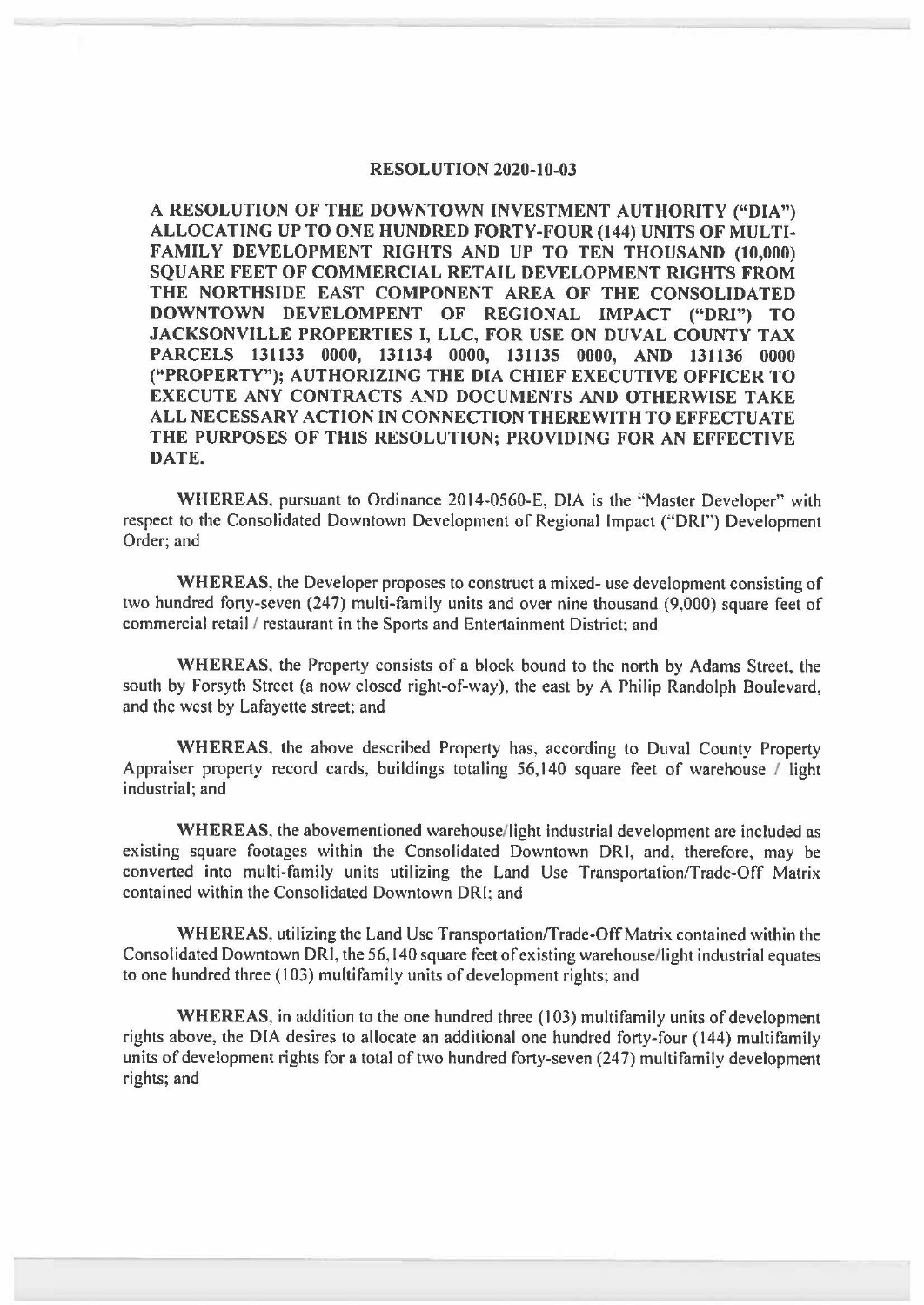## RESOLUTION 2020-10-03 PAGE 2 OF 3

**WHEREAS,** in addition to the abovementioned multifamily development rights allocation, the DIA desires to allocate up to ten thousand (10,000) square feet of commercial retail / restaurant development rights,

**NOW THEREFORE, BE IT RESOLVED,** by the Downtown Investment Authority:

**Section 1.** The DIA finds that the recitals set forth above are true and correct and are incorporated herein by this reference.

**Section 2.** The DIA allocates up to one hundred three (103) multifamily units and up to ten thousand (10,000) square feet of commercial retail / restaurant development rights from the Northeast Component Area of the Consolidated Downtown Development of Regional Impact.

**Section 3.** The DIA finds that this resolution and the allocation of development rights furthers the following Redevelopment Goals and Strategic Objectives within the Northbank Downtown Community Redevelopment Area Plan:

**Redevelopment Goal 2:** Increase rental and owner-occupied housing downtown, targeting key demographic groups seeking a more urban lifestyle.

**Strategic Objective:** Actively pursue a minimum of 3,850 built and occupied multifamily dwelling units by 2025; and strive to induce construction of 350 multi-family dwelling units per year.

**Redevelopment Goal No. 4:** Improve walkability/bikeability and connectivity to adjacent neighborhoods and the St. Johns River while creating highly walkable nodes.

**Strategic Objective:** Create a mixture of uses so that housing, activities, retail and other businesses are within useful walking distance.

**Section 4.** In the event that Jacksonville Properties I, LLC, fails to obtain a permit for vertical construction either (a) within six (6) months following execution of a Redevelopment Agreement or, (b) if a Redevelopment Agreement is not executed within twelve ( 12) months of the effective date of this Resolution, this Resolution and the allocation of development rights will become null and void. The deadlines within this Section 4 may be extended by the DIA Chief Executive Officer for up to an additional six (6) months at their sole discretion.

**Section 5.** In the event that Jacksonville Properties I, LLC, fails to complete construction, as evidenced by the issuance of a Certificate of Occupancy or its functional equivalent, within twenty-four (24) months from either (a) execution of a Redevelopment Agreement, or (b) if a Redevelopment Agreement is not executed within twenty-four (24) months of the effective date of this Resolution, this Resolution and the allocation of development rights will become null and void. The deadlines within this Section 5 may be extended by the DIA Chief Executive Officer for up to an additional six (6) months at their sole discretion.